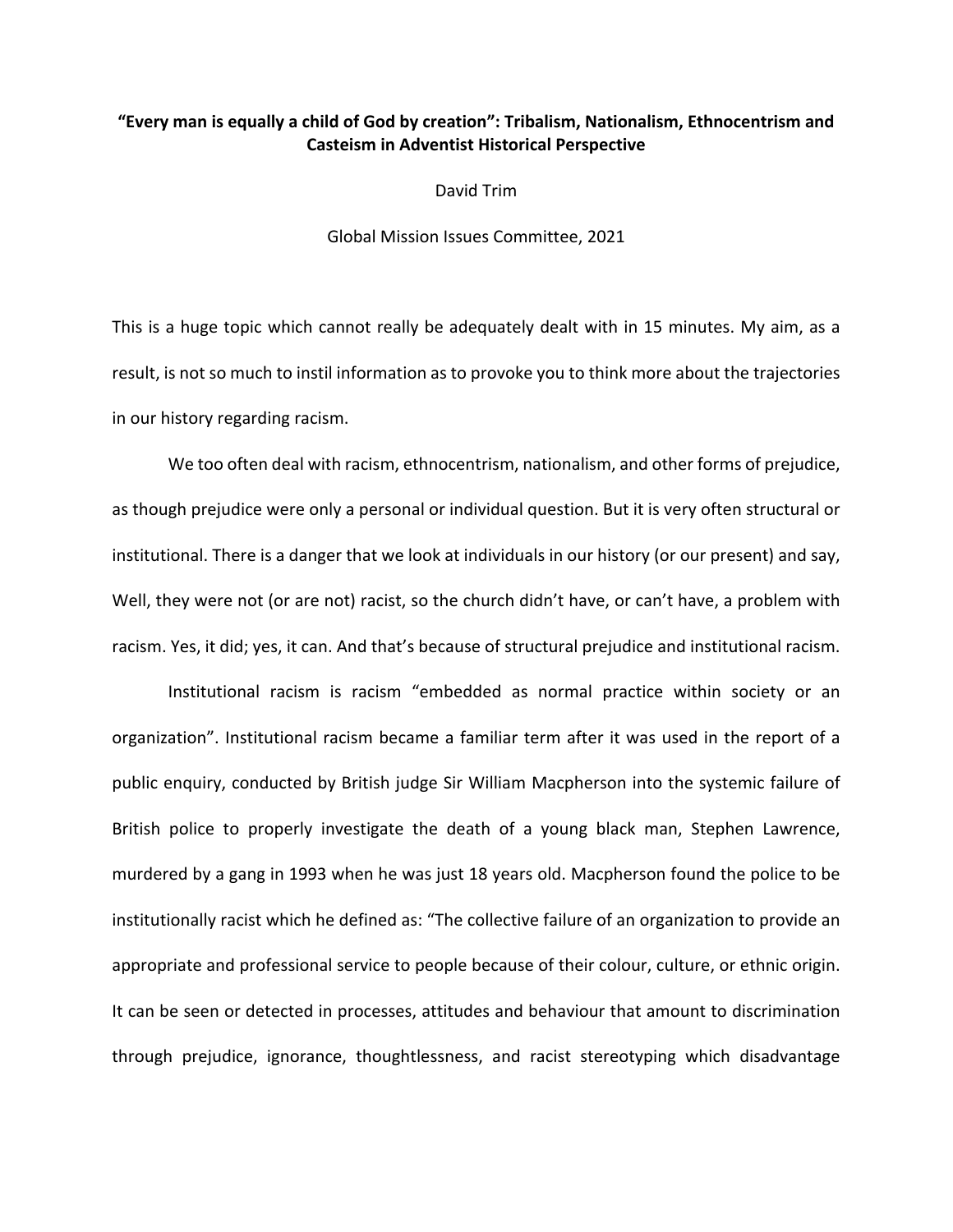minority ethnic people.<sup>"1</sup> Many of those guilty of prejudiced behaviour would indignantly deny that they were racist. But a large part of institutional racism is "unwitting racism", and here is a last definition. The Lawrence Report concluded: "Unwitting racism can arise because of lack of understanding, ignorance or mistaken beliefs. It can arise from well intentioned but patronising words or actions. It can arise from unfamiliarity with the behaviour or cultural traditions of people or families from minority ethnic communities. It can arise from racist stereotyping [or] out of uncritical self-understanding."<sup>2</sup> It highlights the importance of what we are doing in this year's Issues Committee meeting—we are engaging in critical self-reflection, in the light of Christ's teachings and of the apocalyptic prophecies that repeatedly draw no distinction between "nations, and kindreds, and tongues, and peoples" (Rev. 14:6 NKJV cf. 7:9, 10:11).

But the issue of structural and institutional racism highlights the need for us to think not only about Adventist *individuals* but about Adventist *collective practice*—and, because we are a Church, about Adventist *teachings*. Let me be clear: Seventh-day Adventists at various times, in various places, and on every continent, have discriminated, based on skin colour, language and other ethnic or racial signifiers. If we had time enough, I could give you chapter and verse. For now, I will just tell you, it is the historical fact. If South Africa, the United Kingdom, and the United States, have particularly vexed histories, in many other countries, too, Adventists, individually and/or institutionally, manifested ethnic, national, and racial prejudice.

<sup>1</sup> *The Stephen Lawrence Inquiry: Report of an Inquiry by Sir William Macpherson of Cluny* (Cm. 4262-I, submitted to Parliament Feb. 1999), para. 6.34.

 $<sup>2</sup>$  Ibid., para. 6.17</sup>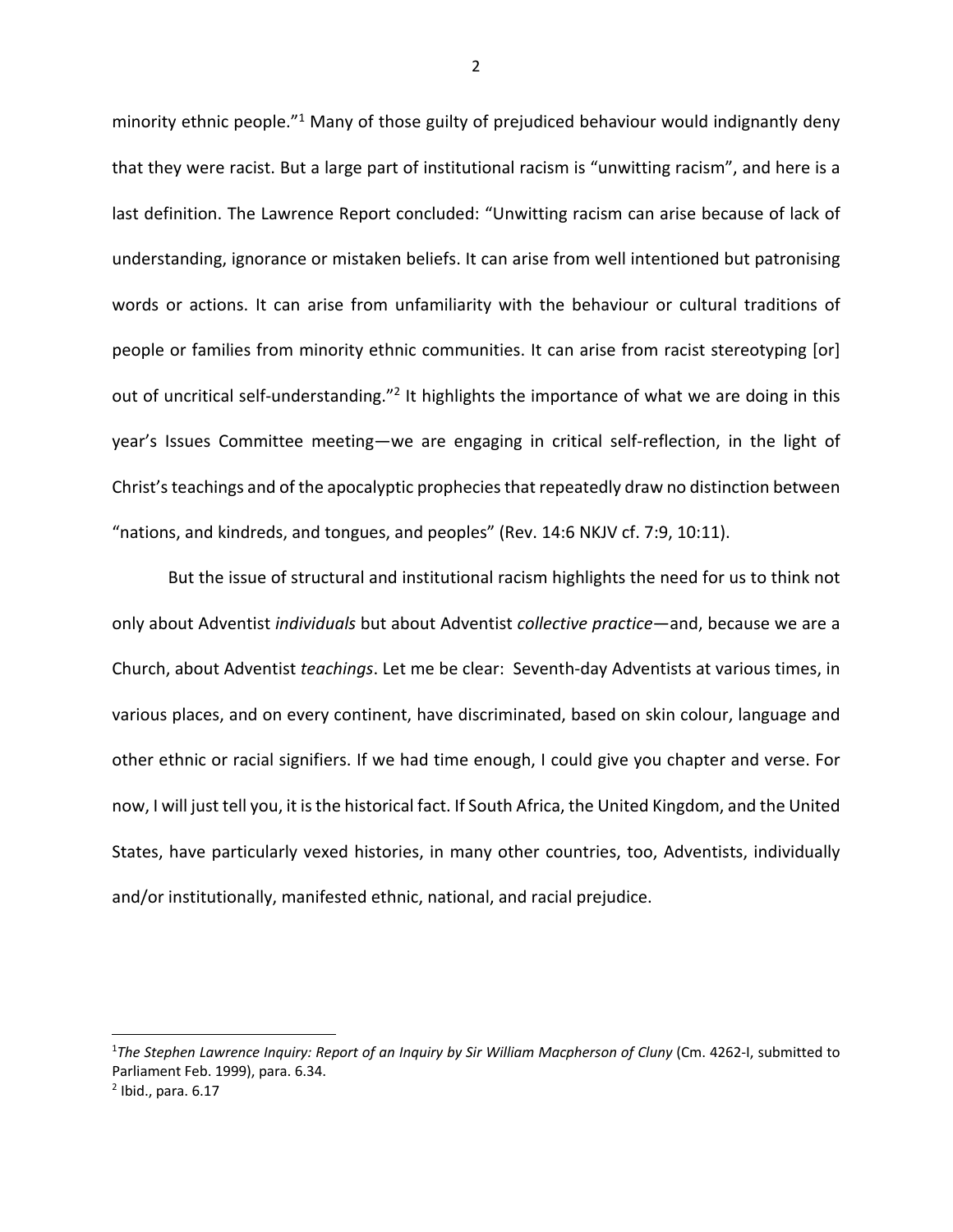What, however, of our teachings? In *practice*, sinful human beings often fall prey to their sinful nature and fall short, which means there are likely to be good and bad episodes together (something I'll come back to). But when **principles***themselves* are distorted and tainted, then the *practice* is bound to be bad, entirely. The Dutch Reformed Church in South Africa and the Southern Baptists in the United States historically testify to the truth of what happens when biblical principles are corrupted: adherents of those churches became both perpetrators of and apologists for the worst kinds of racist behaviours. So I believe it is important to note that, while at times some of our forefathers believed in distinctions based on race, tribe, caste, ethnicity or nationality, they *never justified* this from the Bible—or from writings of Ellen White.

This is what Ellen White wrote about the *principles* at stake. Now, recognizing that we live in a fallen, violent and prejudiced world, sometimes her counsel on the *practice* of dealing with race and ethnicity included an admixture of compromise with racist realities—sadly, Adventists often used this as an excuse to justify maintaining the status quo rather than striving to change it. However, Ellen White's definitive statement of *principle* about how we treat people of other races is this, written in 1900:

In regard to the question of caste and colour, nothing would be *gained* by making a decided distinction, but the Spirit of God *would* be *grieved*. We are all supposed to be preparing for the same heaven. We have the same heavenly Father and the same Redeemer, who loved us and gave Himself for us all, without any distinction. . . . When the love of Christ is cherished in the heart as it should be, when the sweet, subduing spirit of the love of God fills the soul-temple, there will be no caste, no pride of nationality; no difference will be made because of the colour of the skin. Each one will help the one who needs tender regard and consolation, of whatever nationality he may be. . . . By the mighty cleaver of truth we have all been quarried out from the world. God has taken us,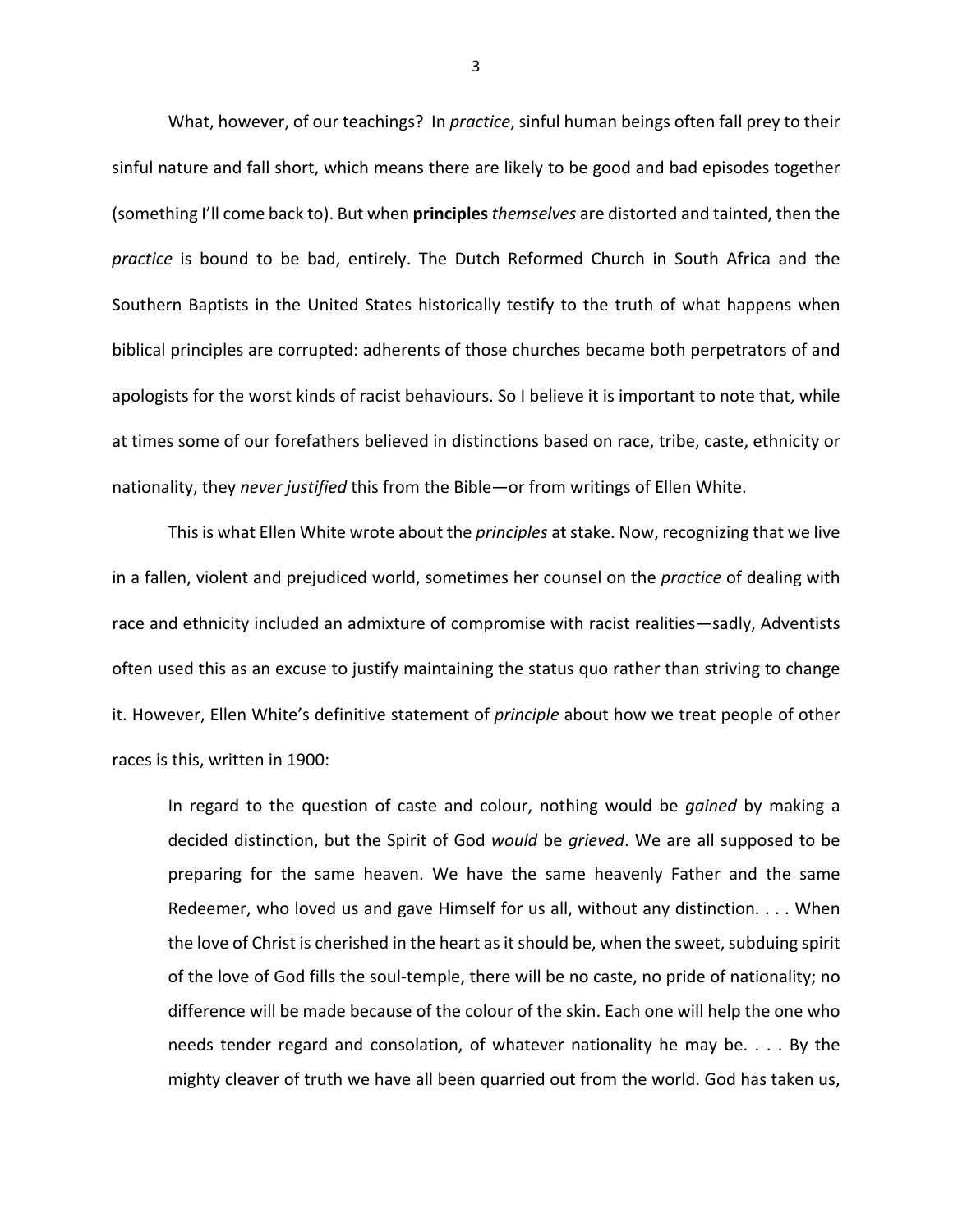all classes, all nations, all languages, all nationalities, and brought us into His workshop, to be prepared for His temple. $3$ 

So, Seventh-day Adventists in the past never maintained racist doctrine. On the contrary, they knew that their prejudices were their own and had no biblical rationale. Sadly, what we find is in some ways worse than misreading scripture. We find church leaders using weasel words to explain why discriminatory treatment was unavoidable, despite it having no warrant in the Holy Scriptures or the Spirit of Prophecy; and it was often justified in prejudiced language.

Consider, for example, a letter Robert Hare, medical director of Washington Sanitarium, wrote in April 1944 to GC Treasurer William Nelson, who was his board chair. This was seven months after Lucy Byard, a "colored" woman, as Hare called her, using the terminology of the time, had not been admitted as a patient, even though she was a faithful church member. Seriously ill but turned away, she died in a segregated hospital in Washington DC's downtown. Hare protested to the GC president: "I would just as willingly minister to the needs of a colored patient as anyone else, but mentally, emotionally, and in certain physiological respects they differ from the white, and I do not favor mixing them."<sup>4</sup> Hare had prejudged all blacks before he ever met them—and prejudge is, of course, the root of the word "prejudice". Hare was not alone. GC Treasurer Nelson replied to Hare: "The Psychology of these black people is so different from the white that it would be impossible for us to mix them."<sup>5</sup>

 $3$  Ellen G. White to W. S. Hyatt, letter 26 (Feb. 15), 1900.

<sup>4</sup> Robert A. Hare to W. E. Nelson, April 6, 1944, p. 1. General Conference Archives, Box: 10991, Folder: "Colored Situation."

<sup>5</sup> W. E. Nelson to R.A. Hare, April 9, 1944, p. 1. General Conference Archives, Box: 10991, Folder: "Colored Situation."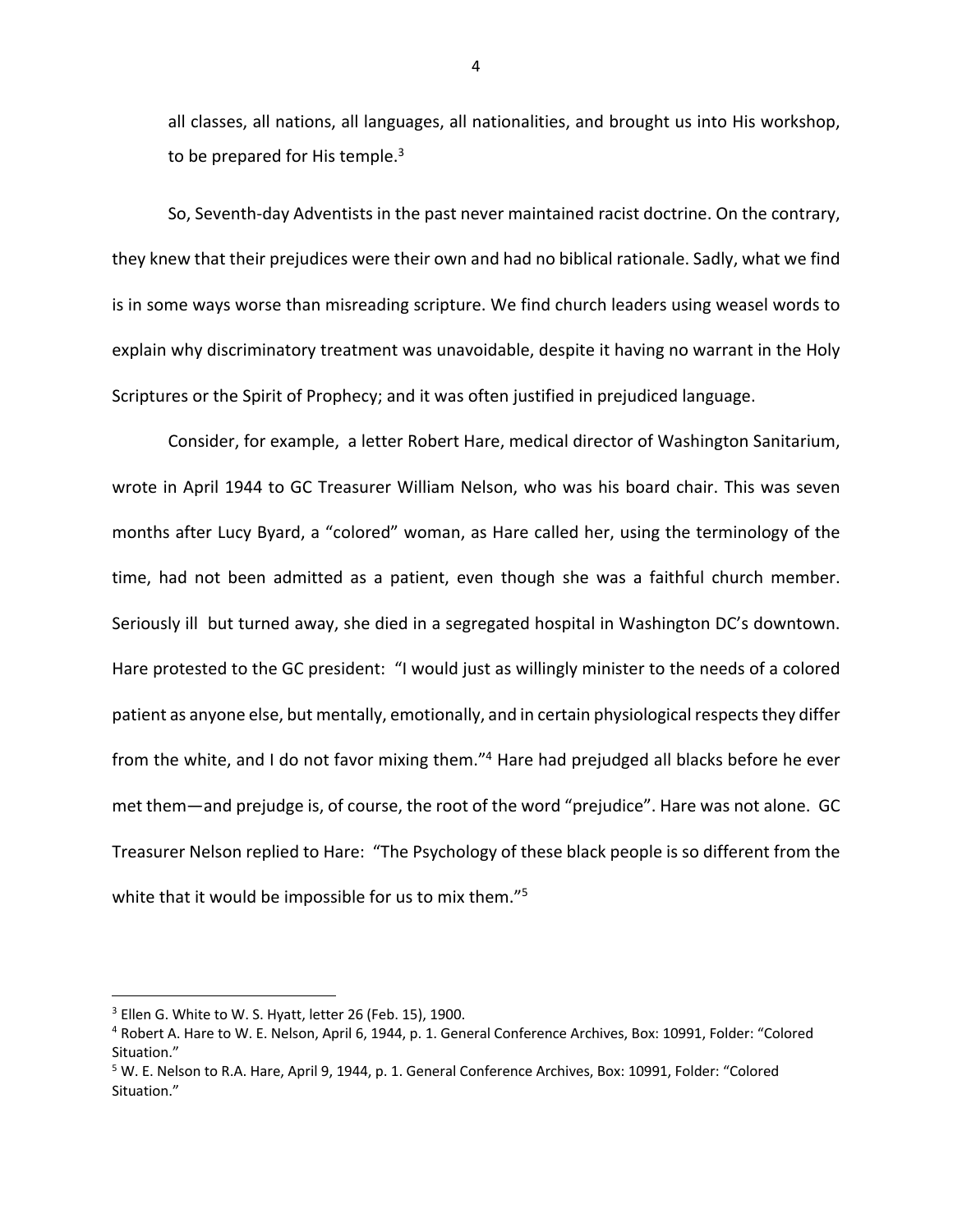Robert Hare was in many respects a generous and open-minded man, as his medical work in US cities showed. But that doesn't change the fact that, going back to the definition of institutional racism, the organization he headed failed utterly "to provide an appropriate and professional service to people [regardless] of colour, culture, or ethnic origin." As GC Treasurer, William E. Nelson presided over the creation of the Seventh-day Adventist Church's world humanitarian work in the mid-1940s, as a result of which generous gifts, mostly from white church members in North America, Western Europe and Australasia, were deployed to ease the suffering of people all around the world, regardless of race, color, ethnicity, nationality, caste, or indeed religion. As a church administrator, then, in the grand scheme of things, Nelson was far from discriminatory. But in some of his personal attitudes he *was* prejudiced; and he encouraged Washington Sanitarium—perhaps other Adventist institutions, too—to be institutionally racist.

I also think of a letter written some 25 years earlier, in 1910, by then GC President Arthur Daniells to a woman who had written to him concerned that her daughter was being courted by a black man from the Caribbean.<sup>6</sup> Daniells wrote to her that while nobody doubted that some blacks were very fine men, the fact was that the couple would face so much opposition because of prejudice that the best thing was for the parents to strongly discourage her from seeing the man. Daniells phrased it as though it were disinterested advice, about a situation that had nothing to do with him, ignoring the fact that he was *himself* representative of that opposition and *manifested* that prejudice. And yet, Arthur Daniells as GC president encouraged the ordination of pastors without regard to color or caste. (The PowerPoint shows a photograph of

<sup>6</sup> This letter is in a private collection; I have been shown it but not been given permission to *quote* it.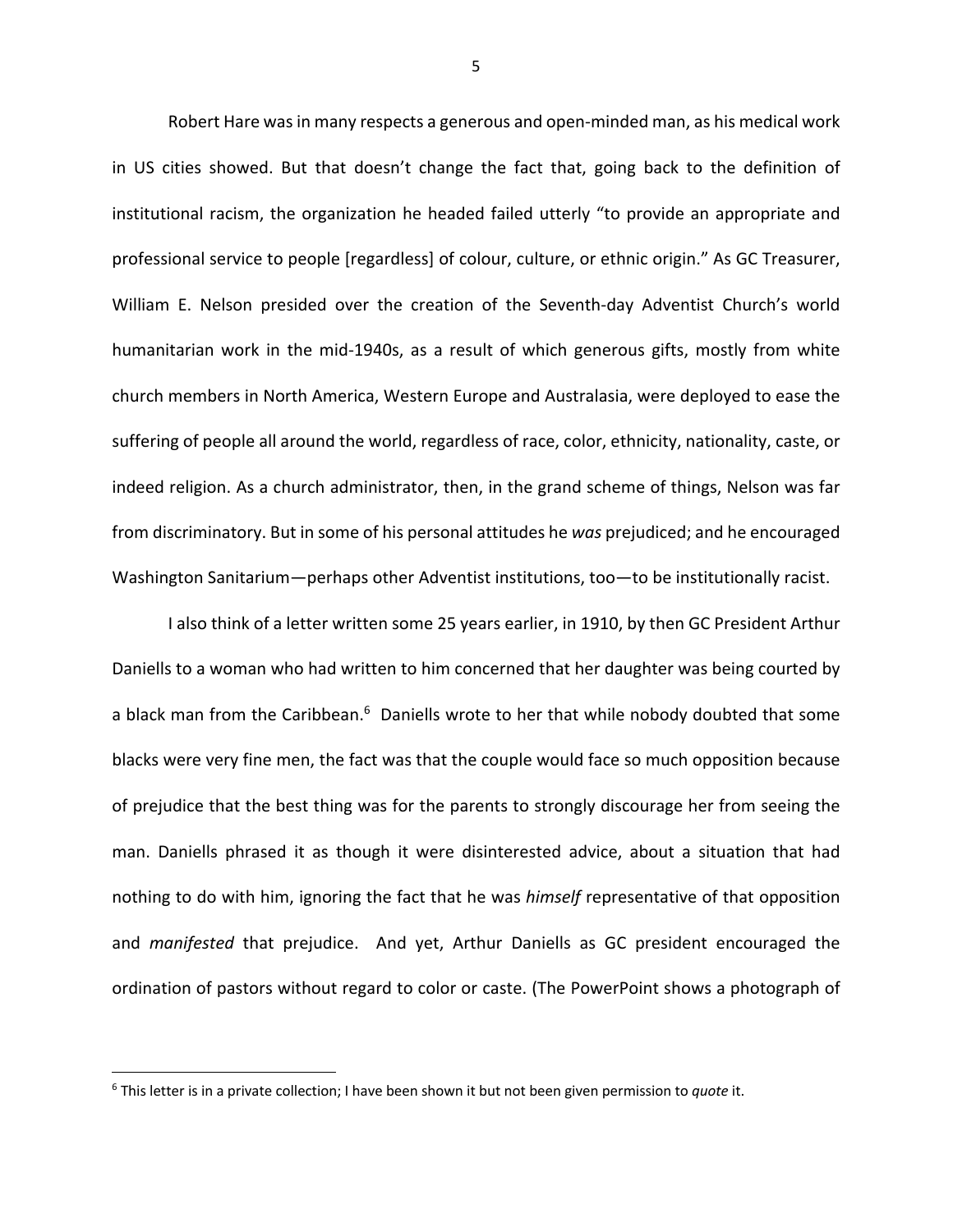him with church leaders and ministers in India, including Indian ministers, some of them ordained by Daniells on his visit).

What the cases of Hare, Nelson and Daniells illustrate is that exemplary behavior to some people groups can go hand in hand with discriminating against others, individually or collectively. But they also highlight another point: it's sometimes assumed one is *either* 100% prejudiced *or* 100% unprejudiced. In the early 1980s, in Sydney, Australia, two families of black South Africans, who had escaped discrimination in their own country, joined my local church. They were warmly welcomed and everyone I knew was genuinely horrified at how white South Africans treated the country's majority population. Yet, as I realised when I grew older, part of what they had fled was the institutional racism of the Seventh-day Adventist Church *in* South Africa at that time; and as I also came to realize, when it came to Asians and some South Pacific Islanders, many Australians, including some of my fellow church members, were deeply prejudiced—and it is something many Australians, including even Australian Adventists, are still in denial about.

All this is to say that it is not enough in looking at church members or church leaders in our past, or today, or when looking at *ourselves*, to say "Well, he or she was or is, or I am, very tolerant of such and such a group. They can't, *I can't* possibly be prejudiced." We have to ask, might I respect one group and discriminate against another? Or, more profoundly: even if I am free of bigoted beliefs or behaviors *personally*, am I complicit in institutional racism? Do I tacitly accept, do I silently collude in, do I countenance, forms of institutional behaviors that discriminate against people because of how they look or sound, or where they were born? If so, my hands are not clean. I am not living up to the principles we have as a people.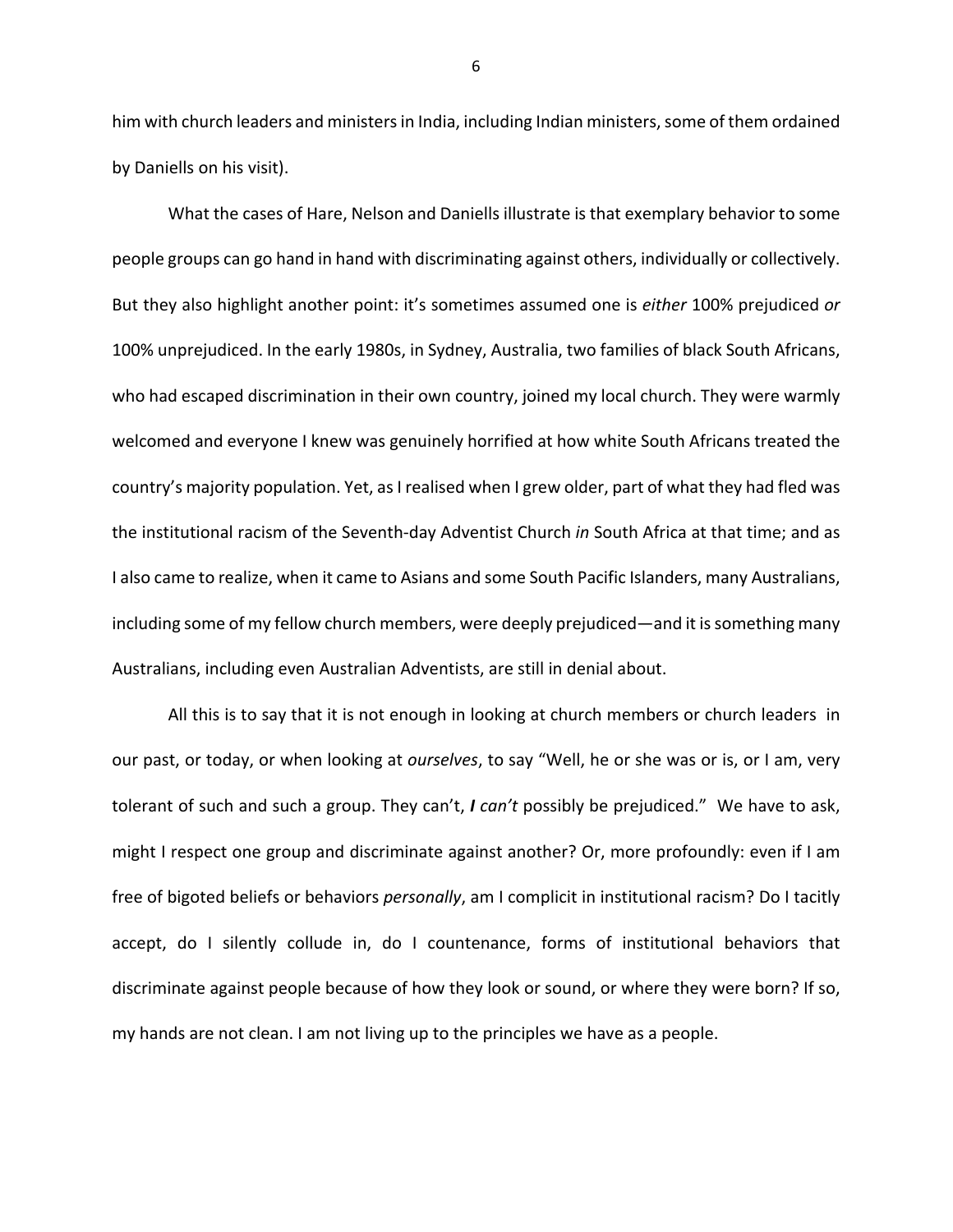The good news is, as well as a history of prejudice, we also have a history worthy of emulating. I am going to end by quoting an obscure early Adventist leader, George C. Tenney. Why him? While Tenney did work with Ellen White at times, he was *not* close to her. He *was* a church leader, but *not* one of the most influential or important. He was "middle management". He was average. He is illustrative of what a significant number of church leaders thought and taught about racism and nationalism. In 1895 Tenney published a book describing service as a missionary. This is its conclusion:

The differences between races are those of education and environment rather than of nature. Distinctions of color are at most but "skin deep." Every human being bears in his human frame the image of his Maker; and in his soul the impress of the divine attributes. . . .

One nation has no occasion to glory over another. None possess any powers or qualities that they have not received. Our talents are ours only as a trust; and as freely as we have received, so freely let us give. Every man is equally a child of God by creation. Every man is included in the price paid for the redemption of the race. In that world to come there will be "no more sea" to separate man . . . there will be "one fold and one Shepherd." The nearer men and nations approach one another in sympathy and universal love, the more . . . we are brought in contact with others and the better we understand their troubles, their struggles with adversity, and their aspirations for a better life, the more active our sympathies become. Thus are we better enabled to perceive that all men are members of one family; children of a universal Father.<sup>7</sup>

Those are the last words in his book, a clarion call to come out of the Babylon of bigotry. The pity is that, both in Tenney's time, and for decades after, Seventh-day Adventist church

<sup>7</sup> G. C. Tenney, *Journeys by land and sea: A visit to five continents* (Chicago, Battle Creek, MI & London: International Tract Society, 1895), pp. 391-92.